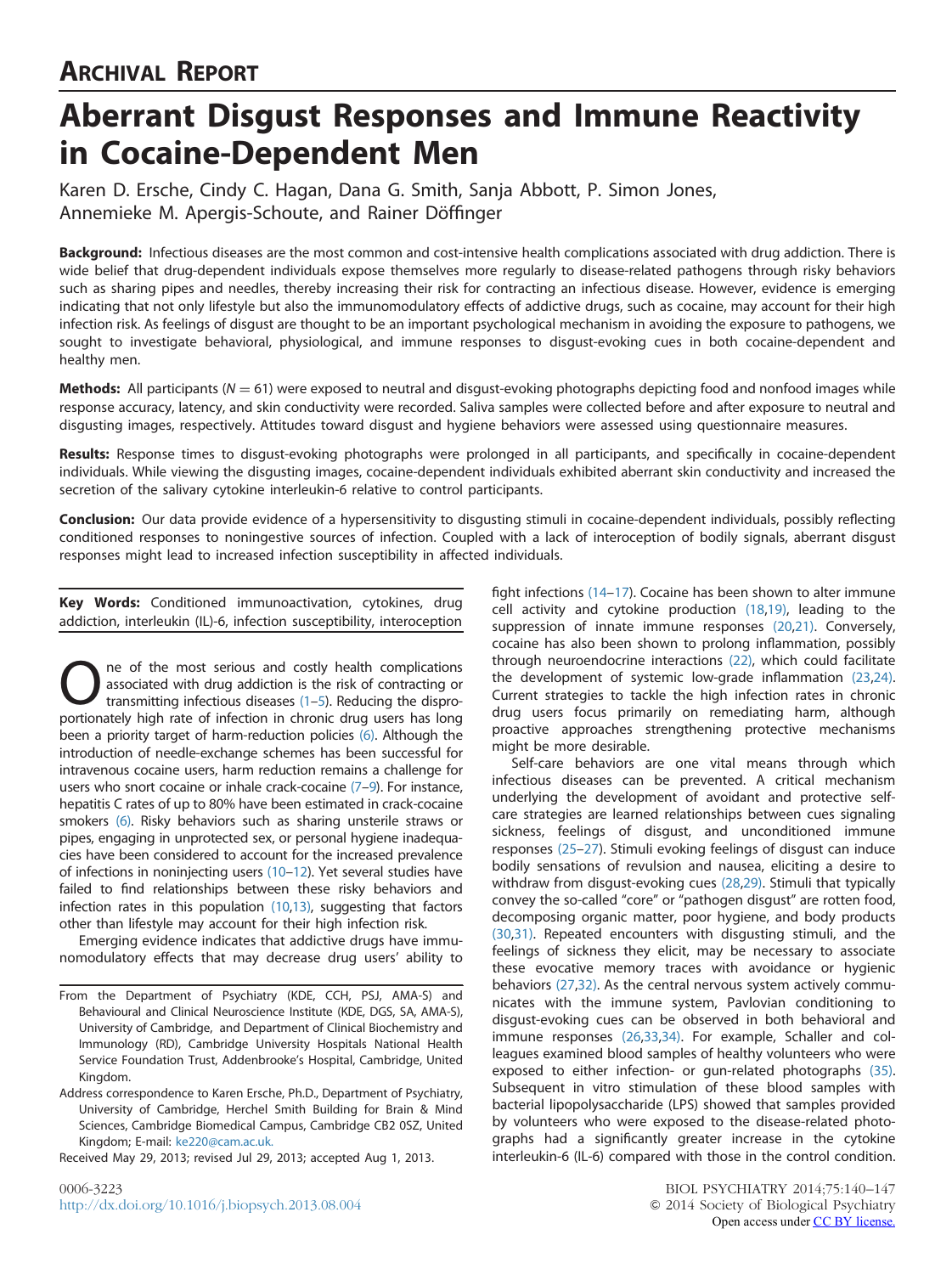The pro-inflammatory cytokine IL-6 is a key regulator of inflammatory processes in response to acute infection [\(36](#page-6-0);[37\).](#page-6-0) The authors suggested that participants' prior experience with pathogens associated with the infectious diseases shown in the photographs may have triggered an anticipatory response that facilitated the release of IL-6 [\(35\)](#page-6-0).

Several studies have shown that cocaine directly suppresses production of IL-6 in the blood during acute infection [\(20,21\)](#page-6-0), but little is known of how cocaine-dependent individuals (CDIs) respond to cues signaling infection. Salivary immune responses are of particular interest because the mouth is a major gateway of microbial infection and mucosal immunity, which is independent from the rest of the peripheral lymphoid immunity [\(38\).](#page-6-0) In the current study, we measured disgust-induced behavioral, physiological, and immune responses in CDIs and healthy volunteers to investigate two contrasting hypotheses of infection risk in CDIs. It is possible that CDIs are insensitive to disgust-evoking cues, thereby failing to anticipate risks of infection and exposing themselves to pathogens. If this hypothesis were correct, we would predict blunted disgust processing in the cocaine group, along with self-reports showing little reflection on disgusting experiences and poor hygienic practices. Alternatively, CDIs could show conditioned hypersensitive responses to disgust-evoking stimuli because of their frequent history of infection, but they fail to use this information appropriately to guide their behavior. If this hypothesis were correct, we would predict increased responses to stimuli predictive of infection in the cocaine group but no difference from the control group in terms of cognitive and behavioral strategies relating to risks of infection.

# Methods and Materials

#### **Participants**

Sixty-five men were recruited within the local community upon referral from probation officers, health care professionals, advertisements, or word-of-mouth. For inclusion, participants had to be male, 20 to 60 years of age, and able to read and write in English. Drug-dependent volunteers had to satisfy the DSM-IV-TR [\(39\)](#page-6-0) criteria for cocaine dependence, whereas healthy control volunteers were required to have no personal or family history of substance misuse disorders. Exclusion criteria for all volunteers included a lifetime history of a psychotic disorder, neurological illness or traumatic head injury, an autoimmune or metabolic disorder, or HIV infection. All volunteers consented in writing and were screened for current psychiatric disorders using the Mini-International Neuropsychiatric Inventory [\(40\).](#page-6-0) Psychopathology in drug users was further evaluated using the Structured Clinical Interview for DSM-IV [\(41\).](#page-6-0) Current negative emotional states were measured using the Depression Anxiety Stress Scale (DASS-21) [\(42\);](#page-6-0) verbal IQ was estimated using the National Adult Reading Test (NART) [\(43\)](#page-6-0). The protocol was approved by the National Research Ethics Committee (NREC10/H0306/69, Principal Investigator: K.D. Ersche) [\(44\)](#page-6-0).

The 35 CDIs met the DSM-IV-TR criteria for cocaine dependence, but none were actively seeking treatment for cocaine use. Urine samples tested positive for stimulants in all but four users, indicating they had consumed cocaine or amphetamines within the past 72 hours [\(45\).](#page-6-0) To avoid potentially confounding effects of drug abstinence, we restricted subsequent analysis to those with a stimulant-positive urine screen, leaving 31 CDIs in the sample. Participants reported using cocaine for an average of 15 years  $(\pm 7.9$  SD), mainly intranasally or by inhalation; approximately one

quarter of users (23%) injected cocaine intravenously [\(Supplement 1\)](#page-5-0). The majority of CDIs also met criteria for dependence on another substance (93% nicotine, 45% opiates, 29% alcohol, 23% cannabis, 3% amphetamines) and used other drugs sporadically (51% cannabis, 19% sedatives, 16% ecstasy, 6% opiates, 3% hallucinogens; see [Supplement 1](#page-5-0) for details on sporadic and prescription drug use).

Thirty healthy control participants were screened for drug and alcohol misuse, and none met criteria for abuse or dependence. Urine samples were negative for illicit substances in all individuals. Seventy percent were either past or current tobacco smokers, and 57% reported having social experiences with cannabis; none reported taking prescribed or illicit drugs on a regular basis.

#### Procedures

Participants were assessed at the Wellcome Trust Clinical Research Facility, Addenbrooke's Hospital, Cambridge, United Kingdom. Biological samples and fitness assessments were taken on arrival to establish health status. Urine samples were tested for current infection with cytomegalovirus (CMV) and Epstein-Barr virus, persistent viruses that affect the immune system [\(46\).](#page-6-0) Blood samples were drawn to measure serum levels of C-reactive protein (CRP) as a marker of inflammation [\(47\).](#page-6-0) We used saliva sampling as a noninvasive method to measure changes in cytokine levels before and after exposure to neutral and disgust-evoking photographs; a method that has been used successfully in previous studies [\(48,49\).](#page-6-0) At three time points during their visit, participants were asked to rinse their mouth with water to provide a 2-mL sample of saliva by passive drool through a straw into a cryovial (<http://www.salimetrics.com>). Samples were provided on arrival  $(t_1)$ , immediately after exposure to neutral photographs  $(t_2)$ , and immediately after exposure to disgust-evoking photographs  $(t_3)$ ; the samples were frozen at −80°C before being analyzed for the following cytokines: IL-6, IL-1beta (IL-1β), and tumor necrosis factor-alpha (TNF-α), which are typically induced together during an infectious challenge [\(36,37\).](#page-6-0) We also examined interferon-gamma (IFN-γ) and IL-12, two TH1 cytokines with important roles in both cellular and innate immunity [\(50\);](#page-6-0) the anti-inflammatory cytokine IL-10; and IL-8, a pro-inflammatory neutrophil chemotactic factor [\(51\).](#page-6-0)

Before the exposure procedures, participants completed two questionnaires to assess interindividual differences in disgust reactions. The Disgust Propensity-Sensitivity Scale—Revised [\(52\)](#page-6-0) is a trait measure of disgust, in which participants rated on a 5-point Likert scale the frequency of affective experiences of disgust and the cognitive evaluation of these experiences. The Hygiene Inventory (HI-23) [\(53\)](#page-6-0) is a measure to assess various aspects of hygiene-related behaviors, including hand-washing, personal grooming, food handling, and household cleanliness.

# Evocative Task

Participants were shown 120 colored photographs, half depicting images of neutral valence (neutral foods, household items) and the other half showing disgusting images (rotten/ moldy foods, dirty objects, dead bodies/animals, disease/injury, body products). The photographs were selected from a pool of 180 pictures either downloaded from the Internet or selected from the International Affective Picture Series [\(54\)](#page-6-0). To ensure the correct valence classification, all pictures were rated for pleasantness, arousal, disgust, and nausea on a Likert scale (1 = not, 7 = very) by 15 healthy men before experimental testing ([Table S1](#page-5-0) in [Supplement 1\)](#page-5-0). The Wilcoxon signed-rank test confirmed that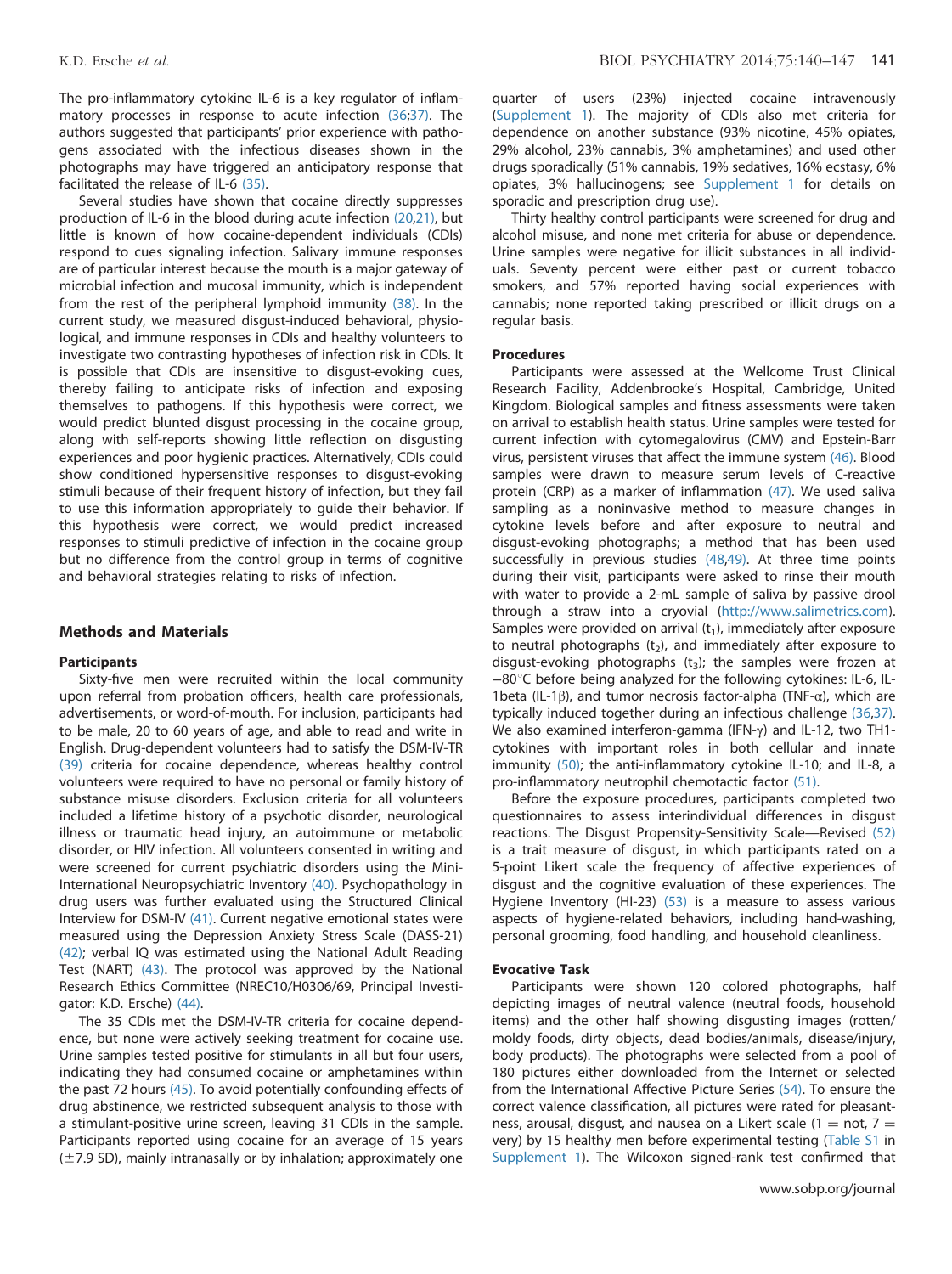photographs in the neutral and disgusting categories differed significantly with regard to ratings of pleasantness, arousal, disgust, and nausea (all  $ps < .001$ ).

The task was administered in two segments (neutral, disgust) with an intervening period of approximately 40 minutes (Figure 1). The neutral images always preceded the disgusting images to obviate a potential carryover effect of disgust-induced cytokine increases to the neutral condition. Each segment consisted of 100 trials (50 food, 50 nonfood) shown to participants in two separate blocks (food, nonfood). The differentiation between food and nonfood images reflected two routes of transmission: ingestion versus contact. Each block contained 30 images, during which a random selection of 20 images was shown twice. The order of the block to be shown first (food or nonfood) was randomized to control for order effects, and the presentation sequence of images within each block was pseudorandomized to avoid consecutive repetition of the same image. Each photograph was displayed in the center of the computer screen for 6 seconds, followed by a 3-second interstimulus interval during which participants were asked to indicate by button press whether they had seen the picture before; a means to ensure that participants attended to the images. The 3-second interval was maintained irrespective of participants' response speed. We recorded median latencies of correct responses and detection accuracy, which was calculated from the hit rate minus the false alarm rate divided by the number of trials [\(55\)](#page-6-0). We sought to investigate differential responses to disgusting versus neutral images.

# Physiological Measures

Skin conductance responses (SCRs) were measured at 1000 Hz using a BiopacSystems operating AcqKnowledge-4.1 (MP36R, BiopacSystems, Santa Barbara, California). SCRs were identified within a 7-second window after the onset of each stimulus; minima were identified within the first 1.5 seconds and maxima between .5 and 7 seconds. To remove high-frequency spikes, data was zero-phase filtered within a time window of 1000 milliseconds. Low-pass filtering was applied within a time window of 200 milliseconds at a cutoff of .01, which provided a baseline for correcting phasic changes in SCRs. Reponses in microsiemens were locally normalized as a percentage of the mean of the phasic response within the 7-second window. Stimuli that elicited no positive change or a response of less than 2% were classed as generating no SCRs. Individuals' median SCR of correct responses for each category and valence were calculated. Due to technical difficulties, complete data sets of both neutral and disgust segments were only available from 39 participants (20 controls, 19 cocaine) of 50 recorded data sets. Demographics of participants with missing data did not significantly differ from the rest of the sample.

# Statistical Data Analysis

Data were analyzed using Statistical Package for the Social Sciences v.20 (IBM SPSS Statistics, IBM Corporation, Armonk, New York). Independent sample t tests were used for group comparisons on demographic variables, vital signs (pulse, blood pressure), and CRP levels; for infection status, we used Fisher's exact test. In preparation for parametric analyses, DASS-21 scores, CRP levels and cytokine data were square-root transformed to reduce skew [\(56\)](#page-6-0); untransformed values are displayed in figures and tables. To obviate potential confounding effects of group differences in mood states and inflammatory markers on immune responses [\(57](#page-6-0)–[59](#page-6-0)), DASS-21 total scores and CRP levels were included as covariates in all group comparisons. Intelligence levels (as indicated by NART scores) differed significantly between groups, yet the presence of a group interaction precluded the use of NART scores as a nuisance covariate [\(60\).](#page-6-0)

We used multivariate analyses of covariance (ANCOVA) to examine group differences on the Disgust Propensity-Sensitivity Scale—Revised and Hygiene Inventory questionnaires. We subsequently applied separate repeated-measures ANCOVA models including accuracy and latency, or SCR data with stimulus category (food, nonfood) and stimulus valence (neutral, disgust), as the two within-subject factors and group (controls, cocaine) as the between-subject factor. The conservative Greenhouse-Geisser correction was used if the Mauchly's test showed violations of sphericity.

For the cytokine analysis, we first compared salivary samples provided at  $t_1$  using multivariate ANCOVA to verify the absence of group differences at baseline. We then used repeated-measures ANCOVA to examine changes in cytokine levels before and after provocation procedures, with time-point  $(t_1, t_2, t_3)$  as the withinsubject factors and group as the between-subject factor. We implemented two separate contrasts in the model to directly



Figure 1. The evocative task includes 120 different photographs, divided into two segments according to their valance (neutral, disgust). The neutral segment always preceded the disgust segment by approximately 40 minutes. Each segment consisted of 30 photographs depicting different foods and 30 photographs depicting various nonfood items; 20 photographs from each category were shown twice, resulting in 100 trials per segment (50 food and 50 nonfood photographs). Participants were asked to indicate by button press whether they had seen the photograph before. Response time, detection accuracy and skin conductivity were recorded during each segment. For the collection of the cytokine data, saliva samples were collected over three time points: on arrival; immediately after the neutral segment; and immediately after the disgust segment.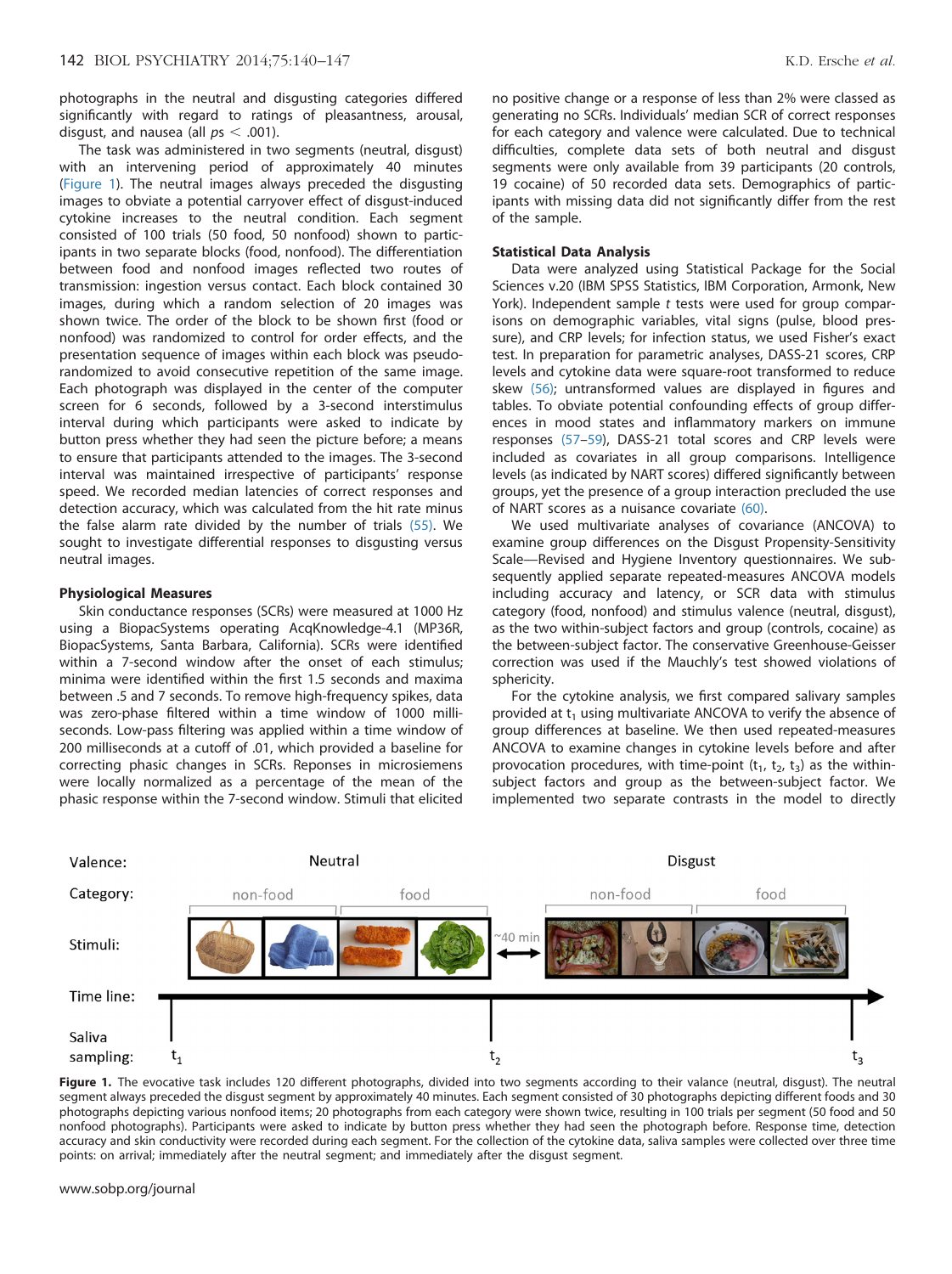compare the changes in cytokine levels between  $t_1$  versus  $t_2$ (neutral) and  $t_2$  versus  $t_3$  (disgust) where significant interactions were identified.

To obviate potentially confounding effects of concomitant medication, intravenous drug use, comorbid opiate dependence, and comorbid alcohol dependence, we reanalyzed the data excluding the following conditions: 1) volunteers who reported taking prescribed medication ( $n = 12$ ), 2) individuals who were CMV-positive/invalid ( $n = 2$ ), 3) intravenous drug users ( $n = 7$ ), 4) individuals with comorbid opiate dependence ( $n = 14$ ), or 5) individuals with comorbid alcohol dependence ( $n = 9$ ). If not stated otherwise, Pearson's correlation coefficient was calculated for descriptive purposes. All statistical tests were two-tailed, and significance levels were set at .05.

#### Biomarker Analysis

Biological samples were analyzed at Addenbrooke's Hospital Biomedical Campus (<http://www.cuh.org.uk>). Serum CRP levels were determined using the particle-enhanced turbidimetric immunoassay technique (RCRP-[DF34]Flex reagent cartridge; Dade-Behring, Milton-Keynes, United Kingdom). Salivary cytokines were measured using the MSD-7-plex-ultra-sensitive human proinflammatory cytokine kit (K15008C-2), which was supplied by MesoScale Discovery (Gaithersburg, Maryland). Urine samples were screened for the presence of CMV or Epstein-Barr virus using real-time Taqman polymerase chain reaction assays.

#### Results

# Demographics and Clinical Variables

The groups were well matched for age ( $t_{59} = .46$ ,  $p = .650$ ), but CDIs had significantly lower NART scores compared with their healthy peers ( $t_{43.8} = .53$ ,  $p < .001$ ). The groups did not differ on vital signs, including pulse rate (t<sub>59</sub> = 1.15,  $p = .253$ ), systolic (t<sub>59</sub> = -.19,  $p = .847$ ) and diastolic blood pressure  $(t_{59} = .85, p = .399)$ , indicating that the CDIs were not acutely intoxicated. CDIs, however, scored significantly higher on all three subscales of the DASS-21, reflecting increased levels of depressive mood ( $F_{1,55} = 35.8$ ,  $p < .001$ ), anxiety ( $F_{1,55} = 33.9$ ,  $p < .001$ ), and stress ( $F_{1,55} = 25.0$ ,  $p < .001$ ). The groups did not differ in terms of self-reported hygienic behaviors ( $F_{1,53} = 1.07$ ,  $p = .305$ ), disgust propensity ( $F_{1,53} = 1.17$ ,  $p = .285$ ) or disgust sensitivity ( $F_{1,50} = .36$ ,  $p = .552$ ).

Although a larger number of CDIs (19%) compared with control volunteers (7%) reported having more than three colds per year, this difference was not statistically significant (Fishers'  $p = .255$ ); information regarding the frequency of other infections was not collected. CDIs also reported having more difficulties fighting infections (Fishers'  $p = .011$ ) and used antibiotic medication more frequently (Fishers'  $p = .053$ ) compared with their healthy peers. For descriptive data, see [Table S2](#page-5-0) in [Supplement 1.](#page-5-0) Laboratory tests revealed a positive CMV infection in one control volunteer and an invalid test in one drug user; no evidence was found of Epstein-Barr virus infection in either group. We measured increased CRP levels in blood serum in the cocaine group (mean 6.3 mg/L  $\pm$  6.1 SD) compared with the control group (mean 3.0 mg/L  $\pm$  3.8 SD; t<sub>59</sub> = -3.13, p = .003).

#### Disgust-induced Behavioral and Physiological Responses

Performance data and physiological responses are shown in [Table S3](#page-5-0) in [Supplement 1](#page-5-0). Response latencies were prolonged in all participants to disgusting images compared with neutral images, as reflected by a significant main effect of valence  $(F<sub>1,48</sub> = 7.64, p = .008)$ ; no main effects of valance were observed for accuracy or SCRs. No main effects of group and stimulus category were found with regard to accuracy, latency, or SCRs. A significant three-way interaction of category-by-valence-by-group was identified on response latency ( $F_{1,48} = 4.59$ ,  $p = .037$ ; [Figure 2A](#page-4-0)) due to CDIs exhibiting longer response times to disgusting nonfood pictures relative to neutral nonfood pictures compared with controls ( $F_{1,50} = 4.24$ ,  $p = .045$ ). Latency changes for food-related photographs were nonsignificant ( $F_{1,49} = .04$ ,  $p =$ .838). There was also a significant three-way category-by-valenceby-group interaction on SCRs ( $F_{1,35} = 6.27$ ,  $p = .017$ ). CDIs showed significantly increased SCRs to disgusting nonfood relative to neutral nonfood images compared with control participants ( $F_{1,35}$ )  $=$  5.06,  $p = .031$ ; [Figure 2B](#page-4-0)); SCRs to food photographs were nonsignificant ( $F_{1,35} = 2.32$ ,  $p = .137$ ).

#### Baseline and Disgust-induced Immune Responses

Descriptive data is shown in [Table S4](#page-5-0) in [Supplement 1.](#page-5-0) Salivary cytokine samples provided on arrival did not differ between groups ( $p > .1$ ), except for IL-6 ( $F_{1,53} = 6.14$ ,  $p = .016$ ), with baseline levels significantly increased in CDIs. Group comparisons across the three time-points revealed a significant main effect of time for IL-1β ( $F_{2,106}$  = 7.82,  $p$  = .001), TNF-α  $(F_{1.5,78} = 6.21, p = .007)$ , IL-6  $(F_{1.3,68} = 6.13, p = .010)$ , IL-10  $(F<sub>1.6,84</sub> = 4.84, p = .016)$ , and IFN- $\gamma$   $(F<sub>1.7,90</sub> = 6.75, p = .003)$ . A significant main effect of group emerged for IL-6 ( $F_{1,53}$  = 13.03,  $p = .001$ ). We also identified a significant time-by-group interaction for IL-6 ( $F_{1,3,68} = 6.97$ ,  $p = .006$ ) and IL-1 $\beta$  ( $F_{2,106} = 4.42$ ,  $p = .017$ ). Post hoc contrasts confirmed that changes in IL-6 were significant between the neutral  $(t_2)$  and disgust  $(t_3)$  conditions  $(F<sub>1,53</sub> = 6.06, p = .017)$  but not between arrival (t<sub>1</sub>) and the neutral (t<sub>2</sub>) condition ( $F_{1,53} = 1.16$ ,  $p = .287$ ). Post hoc contrasts for IL-1 $\beta$ were nonsignificant. On further inspection, one CDI showed increased overall levels in cytokine concentration for IL-10, IL-12p70, IL-6, and TNF- $\alpha$ , deviating by almost 2 SD from the group's mean; performance and questionnaire data for this individual were inconspicuous. After excluding this individual from the analysis, all main effects and the interaction of IL-6 remained significant but not the interaction for IL-1β [\(Table S4](#page-5-0) in [Supplement 1\)](#page-5-0).

Exclusion of participants using prescribed medication or with CMV-positive status did not change any of the aforementioned results, nor did the exclusion of participants who used drugs by injection. Following the removal of either comorbid alcohol or opiate-dependent individuals from the sample, the valence-by-category-by-group interaction for SCRs was no longer significant.

# Relationships Between Measures of Disgust-induced Change

Only in CDIs we found significant relationships between the different measures of disgust-induced change (i.e., difference scores): In the nonfood condition, the disgust-induced increase in SCRs and response accuracy were significantly correlated ( $r =$ .48,  $p <$  .05); in the food condition, CDIs were not aroused during disgust-provocation, and the disgust-induced decrease in SCRs was marginally correlated with the increase in IL-6, as measured at the end of the disgust block ( $r = -.38$ ,  $p = .085$ ). No relationships were identified with self-report measures. In further exploring cocaine users' responses to food stimuli, we observed significant relationships between disgust-induced decrease in SCRs and overall IL-6 levels ( $r = -.43$ ,  $p < .05$ ) and between disgust-induced change in response latency and the frequency of cocaine use (Spearmen's  $r = .61$ ,  $p < .001$ ).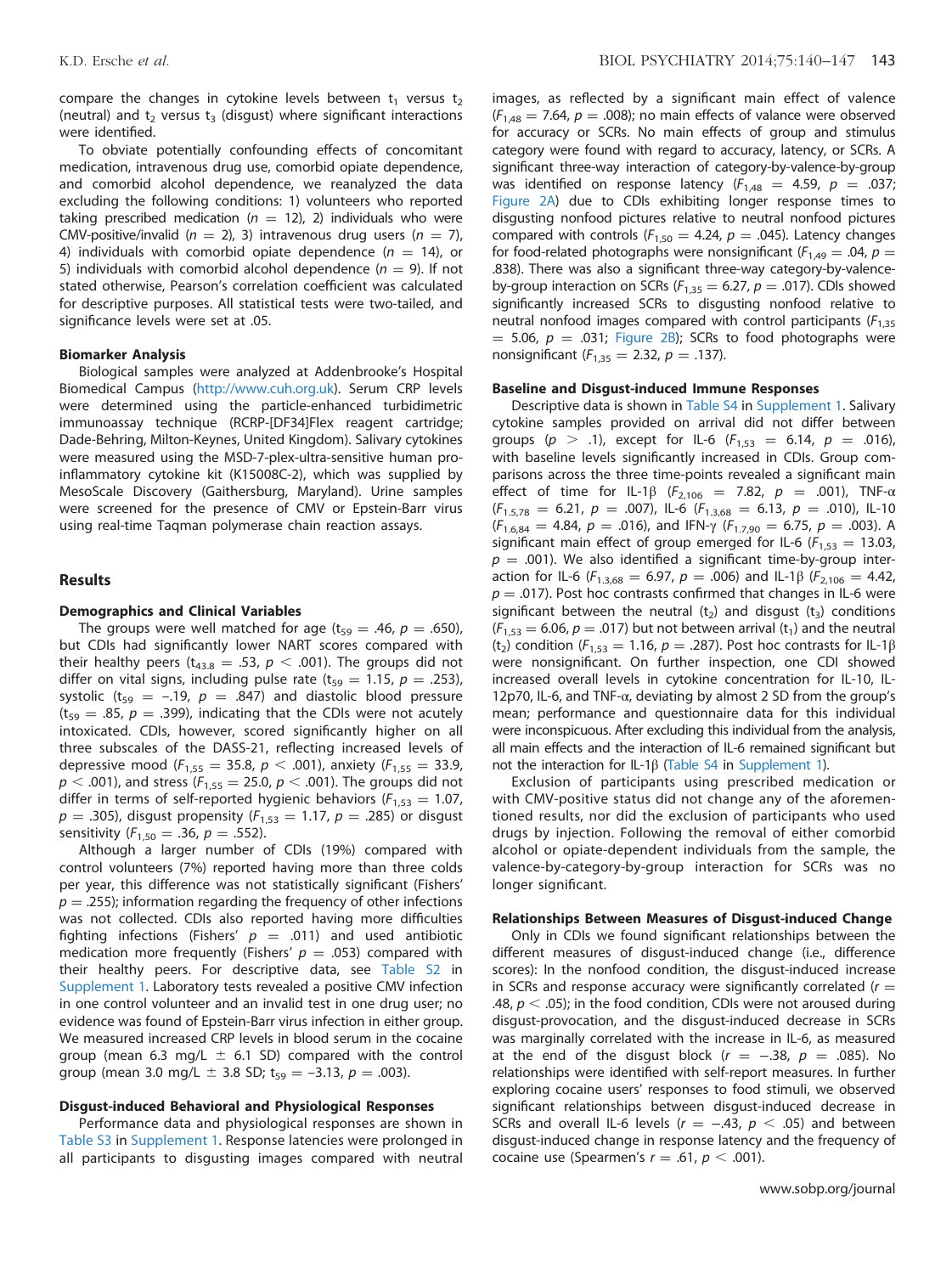<span id="page-4-0"></span>

Figure 2. The graphs display differences between disgust minus neutral trials separately for food and nonfood pictures. (A) Disgust provocation prolonged the response times in all volunteers, and specifically in cocaine-dependent individuals, who showed a significant slowing in response speed during the presentation of disgusting nonfood pictures. (B) The viewing of disgusting nonfood pictures significantly increased SCRs in the cocaine group but not in control volunteers. (C) Cytokine levels were measured following the exposure to neutral and disgusting pictures but not following the food and nonfood blocks. In comparison to healthy volunteers, cocaine-dependent individuals showed a significant increase in interleukin-6 (IL-6) following provocation of disgust compared with the neutral condition. (The group comparison of salivary IL-6 does not include the data of the individual with overall extreme levels of pro-inflammatory cytokines).

www.sobp.org/journal

#### **Discussion**

The results of the present study provide compelling evidence of a hypersensitivity to stimuli conveying a risk of infection in cocaine-dependent individuals. Concurrent with the notion that feelings of disgust evoke an instant sensory rejection [\(30\),](#page-6-0) all participants exhibited prolonged response times when presented with disgust-evoking photographs; responses to disgusting nonfood images were particularly slow in the cocaine group (Figure 2A). While viewing the disgusting nonfood pictures, the cocaine group exhibited increased SCRs (Figure 2B), reflecting increased sympathetic tone [\(61\)](#page-6-0). They also showed a significant increase in the secretion of salivary IL-6 during the disgust provocation (Figure 2C), possibly indicating an anticipatory mechanism to an imminent infectious challenge [\(25,35,62\)](#page-6-0).

# Potential Mechanisms Underlying a Hypersensitivity to **Disqust**

At first glance, the upregulated IL-6 response to disgust-evoking stimuli in the cocaine group might be difficult to reconcile with the immunosuppressive effects of cocaine [\(20,21\)](#page-6-0); however, at closer inspection, this contradiction can be explained by conditioned autonomic responses. Anticipatory immune responses often result from Pavlovian conditioning, that is, they are acquired through repeated pairings of a stimulus with an immunomodulatory agent [\(25\)](#page-6-0). Consequently, anticipatory responses are observed in individuals with regular exposure to inflammatory challenges, for example, in cancer patients before undergoing their next cycle of chemotherapy [\(63](#page-6-0)–[65\)](#page-7-0). Analogous conditioned learning may thus underlie the upregulation of salivary IL-6 in CDIs when presented with photographs of infectious sources, irrespective of IL-6 levels in peripheral blood (not measured in this study). Recurrent infections are likely to strengthen associations between infectious stimuli and innate immune responses [\(25,34\)](#page-6-0). We therefore believe that the abnormal behavioral, autonomic and immune reactions measured in the cocaine group reflect conditioned responses to non-ingestive sources of infection. These conditioned responses may not necessarily be indicative of cocaine users' compromised immunity.

The autonomic nervous system regulates the process of salivation [\(66\)](#page-7-0), so IL-6 is increased in response to stress or during septic shock [\(67\)](#page-7-0), suggesting that the observed IL-6 increase is mediated by nonspecific stress responses. IL-6 is one of the major cytokines that interacts with the sympathetic nervous system and hypothalamic-pituitary-adrenal axis [\(68\)](#page-7-0). Disgust-provoking photographs have been shown to activate sympathetic tone in healthy individuals, as measured by SCRs [\(69,70\)](#page-7-0). In the present study, cocaine-dependent individuals exhibited a significant increase in SCRs in response to disgusting, relative to neutral, nonfood photographs (Figure 2B), which was significantly associated with improved detection of disgusting, relative to neutral, nonfood photographs. Since cocaine is known to acutely stimulate sympathetic activity [\(71,72\)](#page-7-0), one may speculate whether regular cocaine use sensitizes the sympathetic system, rendering individuals more susceptible to psychological or physiological arousal [\(73,74\)](#page-7-0) and thereby facilitates the secretion of salivary innate immune responses [\(75\).](#page-7-0)

# Differential Responses to Disgusting Food and Nonfood Stimuli

Hypersensitive disgust-responses in the cocaine group were specific to nonfood stimuli, supporting the notion of different types of disgust. As disgust is elicited by a variety of cues in different contexts, different functions of disgust for survival have been hypothesized [\(28](#page-6-0),[30,31\).](#page-6-0) Ingestive disgust evoked by spoiled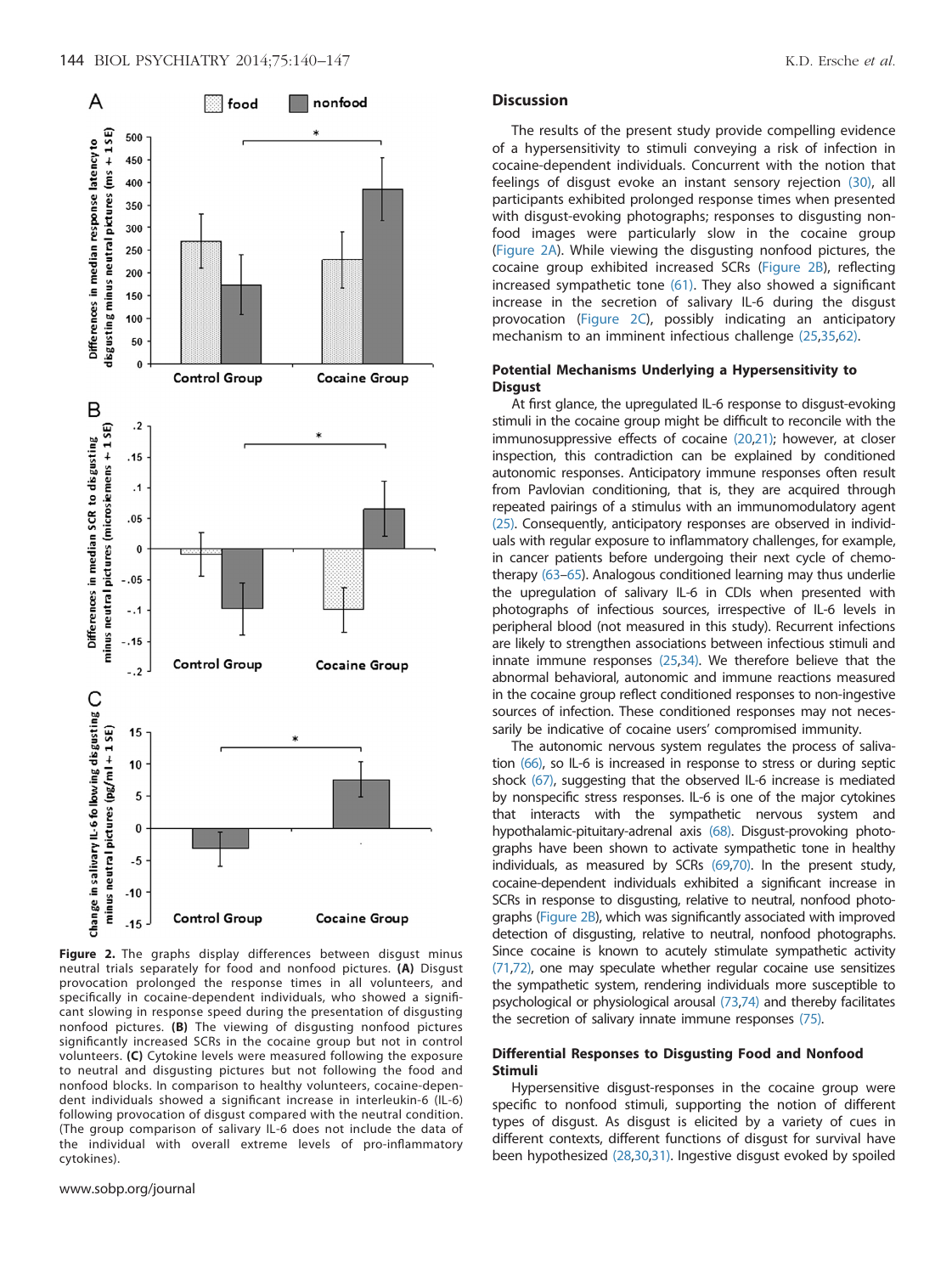<span id="page-5-0"></span>food may protect against ingesting dangerous toxins, which stands in contrast to feelings of disgust induced by body products, prompting the individual to avoid contact with infectious sources, thereby helping to prevent disease [\(31\)](#page-6-0). Reduced appetite is a common manifestation of acute infectious illness, which is triggered by the release of pro-inflammatory cytokines such as IL-6 [\(76](#page-7-0),[77\)](#page-7-0). The overall increases in salivary IL-6 levels in the cocaine group may be indicative of low-grade inflammation and associated sickness behavior, which could explain the lack of arousal in CDIs while viewing disgusting food images. Importantly, this model of sickness behavior does not contradict the development of hypersensitivity to noningestive stimuli through classical conditioning.

#### Methodological Issues and Limitations

Potential limitations of the study include the concurrent use of other drugs in the majority of CDIs, which may also affect immune signaling [\(15\)](#page-6-0). As polydrug use is extremely common in CDIs [\(78\),](#page-7-0) it is difficult, if not impossible, to parse out the extent to which our findings are confounded by the immunomodulatory effects of drugs other than cocaine. However, given our aim to elucidate mechanisms that may be associated with increased susceptibility for infection in this population, polydrug use in the present sample may actually serve to enhance the generalizability of our results. Additional measures of cytokine levels in circulating blood would have been desirable to complement the salivary measures. We also acknowledge that other factors associated with the lifestyle of CDIs, such as malnutrition or insomnia [\(79,80\),](#page-7-0) might modulate inflammation [\(81,82\)](#page-7-0) but have not been addressed in the present study.

In conclusion, our data indicate that CDIs are more sensitive to cues signaling noningestive sources of infection, which were not related to drug-taking but depicted general scenes involving dirt, decay, wounds, and bodily excrement. Increased physiologic arousal during the viewing of the disgust-evoking cues is likely to have mediated the upregulation of salivary IL-6 in the cocaine group [\(67,75\).](#page-7-0) We have no evidence to assume that CDIs actively approach these kinds of disgusting and infectious situations; in fact, their hypersensitive reactions suggest that they might have been less successful than their healthy peers at avoiding such risks. Indeed, the observed hypersensitivity in behavioral, autonomic, and immune responses in cocaine users was not reflected in their attitudes towards disgust and hygiene behavior, as one would expect of individuals at risk for infection. This reconciles with the notion of compromised interoception associated with cocaine dependence [\(83](#page-7-0)–[86\)](#page-7-0). Disruptions in interoceptive processes may have profound implications on general health and well-being if interoceptive feedback is not used to guide behavior. Given that CDIs do not associate their drug use with heightened risk for infection [\(87\),](#page-7-0) and, as our data suggest, do not act on bodily signals, they are likely to continue exposing themselves to pathogens; as exemplified by continuing to share drug paraphernalia, even if sterile equipment is freely available [\(88\)](#page-7-0).

Although we did not directly test this hypothesis, our findings suggest that harm-reduction approaches alone are insufficient to reduce the high infection rate associated with cocaine dependence. Education about infection risk and training of interoceptive awareness are potential interventions to be considered. Nonetheless, more research is clearly warranted to break the vicious cycle of infections in addiction.

This work was funded by a research grant from the Medical Research Council (G0701497) and supported by the infrastructure of the Behavioural and Clinical Neuroscience Institute (which is supported by a joint award from the Medical Research Council and the Wellcome Trust). This study was jointly sponsored by the Cambridge University Hospitals NHS Foundation Trust and the University of Cambridge. K.D. Ersche, C.C. Hagan, and P.S. Jones are supported by the Medical Research Council. D.G. Smith is supported by a studentship from the Cambridge Overseas Trust and A.M. Apergis-Schoute by the Welcome Trust. R. Döffinger is supported by the National Institute for Health Research (NIHR) Cambridge Biomedical Research Centre.

We thank all participants for their contributions to this study, staff at the NIHR Mental Health Research Network for their support with volunteer recruitment, and staff at the Wellcome Trust Clinical Research Facility at Addenbrooke's Hospital for their dedicated support throughout the study. A special word of thanks goes to Heather Agyepong and Elisabeth Kent for their assistance with data collection. The authors thank Keith Burling and Peter Barker at the NIHR Cambridge Biomedical Research Centre, Core Biochemical Assay Laboratory for the salivary analyses, Dr. Martin Curran at the Clinical Microbiology and Public Health Laboratory at Addenbrooke's Hospital for the virology analyses of the urine samples, and Amy Munro and Graham Wood at the Department of Clinical Biochemistry and Immunology at Addenbrooke's Hospital for the analysis of CRP levels in blood serum.

The authors declare no biomedical financial interests or potential conflicts of interest.

Supplementary material cited in this article is available online at http://dx.doi.org/10.1016/j.biopsych.2013.08.004.

- 1. [DeBeck K, Kerr T, Li K, Fischer B, Buxton J, Montaner J,](http://refhub.elsevier.com/S0006-3223(13)00732-4/sbref0005) et al. (2009): [Smoking of crack cocaine as a risk factor for HIV infection among](http://refhub.elsevier.com/S0006-3223(13)00732-4/sbref0005) [people who use injection drugs.](http://refhub.elsevier.com/S0006-3223(13)00732-4/sbref0005) Can Med Assoc J 181:585–589.
- 2. [Garfein RS, Vlahov D, Galai N, Doherty MC, Nelson KE \(1996\): Viral](http://refhub.elsevier.com/S0006-3223(13)00732-4/sbref0010) [infections in short-term injection drug users: The prevalence of the](http://refhub.elsevier.com/S0006-3223(13)00732-4/sbref0010) [hepatitis C, hepatitis B, human immunode](http://refhub.elsevier.com/S0006-3223(13)00732-4/sbref0010)ficiency, and human T[lymphotropic viruses.](http://refhub.elsevier.com/S0006-3223(13)00732-4/sbref0010) Am J Public Health 86:655–661.
- 3. [Gordon RJ, Lowy FD \(2005\): Bacterial infections in drug users.](http://refhub.elsevier.com/S0006-3223(13)00732-4/sbref0015) N Engl J Med [353:1945](http://refhub.elsevier.com/S0006-3223(13)00732-4/sbref0015)–1954.
- 4. [Story A, Bothamley G, Hayward A \(2008\): Crack cocaine and infectious](http://refhub.elsevier.com/S0006-3223(13)00732-4/sbref0020) tuberculosis. [Emerg Infect Dis](http://refhub.elsevier.com/S0006-3223(13)00732-4/sbref0020) 14:1466–1469.
- 5. [Wilson T, DeHovitz JA \(1997\): STDs, HIV, and crack cocaine: A review.](http://refhub.elsevier.com/S0006-3223(13)00732-4/sbref0025) [Aids Patient Care STDS](http://refhub.elsevier.com/S0006-3223(13)00732-4/sbref0025) 11:62–66.
- 6. Grund J-P, Coffi[n P, Jauffret-Roustide M, Dijkstra M, De Bruin D,](http://refhub.elsevier.com/S0006-3223(13)00732-4/othref0005) [Blanken P \(2010\): The fast and furious](http://refhub.elsevier.com/S0006-3223(13)00732-4/othref0005)—cocaine, amphetamines and harm reduction. In [Harm Reduction: Evidence, Impacts and Challenges](http://refhub.elsevier.com/S0006-3223(13)00732-4/othref0005). [Lisbon: European Monitoring Centre for Drugs and Drug Addiction.](http://refhub.elsevier.com/S0006-3223(13)00732-4/othref0005)
- 7. [European Monitoring Centre for Drugs and Drug Addiction \(2010\):](http://refhub.elsevier.com/S0006-3223(13)00732-4/sbref0030) [Harm Reduction: Evidence, Impacts and Challenges](http://refhub.elsevier.com/S0006-3223(13)00732-4/sbref0030). Lisbon: European [Monitoring Centre for Drugs and Drug Addiction.](http://refhub.elsevier.com/S0006-3223(13)00732-4/sbref0030)
- 8. [Fischer B, Powis J, Cruz MF, Rudzinski K, Rehm J \(2008\): Hepatitis C](http://refhub.elsevier.com/S0006-3223(13)00732-4/sbref0035) [virus transmission among oral crack users: Viral detection on crack](http://refhub.elsevier.com/S0006-3223(13)00732-4/sbref0035) paraphernalia. [Eur J Gastroent Hepat](http://refhub.elsevier.com/S0006-3223(13)00732-4/sbref0035) 20:29–32.
- 9. [Scheinmann R, Hagan H, Lelutiu-Weinberger C, Stern R, Jarlais DCD,](http://refhub.elsevier.com/S0006-3223(13)00732-4/sbref0040) Flom PL, et al[. \(2007\): Non-injection drug use and Hepatitis C Virus: A](http://refhub.elsevier.com/S0006-3223(13)00732-4/sbref0040) systematic review. [Drug Alcohol Depen](http://refhub.elsevier.com/S0006-3223(13)00732-4/sbref0040) 89:1–12.
- 10. [Howe CJ, Fuller CM, Ompad DC, Galea S, Koblin B, Thomas D,](http://refhub.elsevier.com/S0006-3223(13)00732-4/sbref0045) et al. [\(2005\): Association of sex, hygiene and drug equipment sharing with](http://refhub.elsevier.com/S0006-3223(13)00732-4/sbref0045) [hepatitis C virus infection among non-injecting drug users in New](http://refhub.elsevier.com/S0006-3223(13)00732-4/sbref0045) York City. [Drug Alcohol Depen](http://refhub.elsevier.com/S0006-3223(13)00732-4/sbref0045) 79:389–395.
- 11. [Khan MR, Berger A, Hemberg J, O](http://refhub.elsevier.com/S0006-3223(13)00732-4/sbref0050)'Neill A, Dyer TP, Smyrk K (2013): [Non-injection and injection drug use and STI/HIV risk in the United](http://refhub.elsevier.com/S0006-3223(13)00732-4/sbref0050) [States: The degree to which sexual risk behaviors versus sex with an](http://refhub.elsevier.com/S0006-3223(13)00732-4/sbref0050) [STI-infected partner account for infection transmission among drug](http://refhub.elsevier.com/S0006-3223(13)00732-4/sbref0050) users. [AIDS Behav](http://refhub.elsevier.com/S0006-3223(13)00732-4/sbref0050) 17:1185–1194.
- 12. [Roy K, Howie H, Sweeney C, Parry J, Molyneaux P, Goldberg D,](http://refhub.elsevier.com/S0006-3223(13)00732-4/sbref0055) et al. [\(2004\): Hepatitis A virus and injecting drug misuse in Aberdeen,](http://refhub.elsevier.com/S0006-3223(13)00732-4/sbref0055) [Scotland: A case](http://refhub.elsevier.com/S0006-3223(13)00732-4/sbref0055)–control study. J Viral Hepat 11:277–282.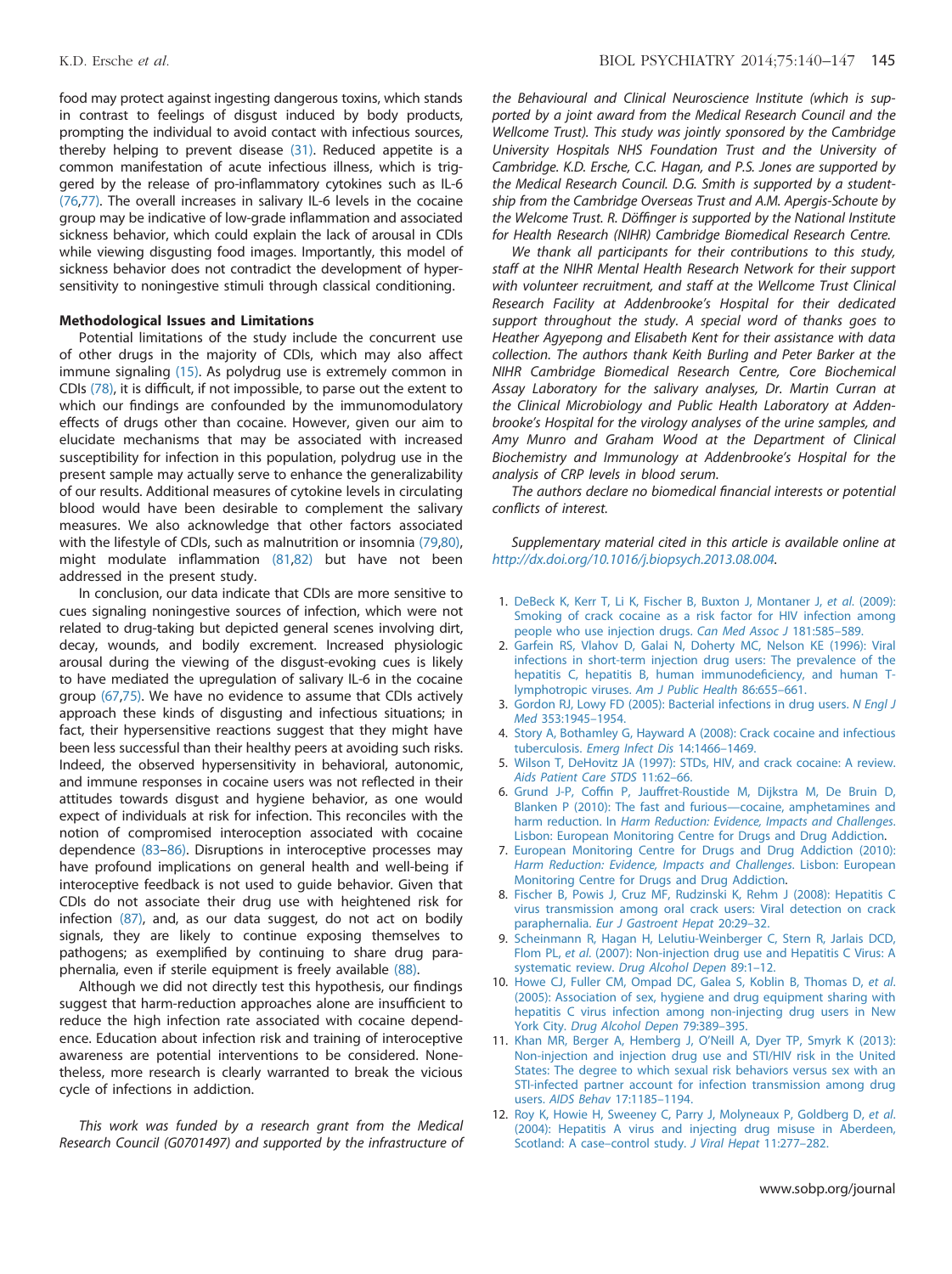- <span id="page-6-0"></span>13. [Gyarmathy VA, Neaigus A, Miller M, Friedman SR, Des Jarlais DC](http://refhub.elsevier.com/S0006-3223(13)00732-4/sbref0060) [\(2002\): Risk correlates of prevalent HIV, hepatitis B virus, and hepatitis](http://refhub.elsevier.com/S0006-3223(13)00732-4/sbref0060) [C virus infections among noninjecting heroin users.](http://refhub.elsevier.com/S0006-3223(13)00732-4/sbref0060) J Acq Immun Def Synd [30:448](http://refhub.elsevier.com/S0006-3223(13)00732-4/sbref0060)–456.
- 14. [Clark KH, Wiley CA, Bradberry CW \(2013\): Psychostimulant abuse and](http://refhub.elsevier.com/S0006-3223(13)00732-4/sbref0065) neuroinfl[ammation: Emerging evidence of their interconnection.](http://refhub.elsevier.com/S0006-3223(13)00732-4/sbref0065) [Neurotox Res](http://refhub.elsevier.com/S0006-3223(13)00732-4/sbref0065) 23:174–188.
- 15. [Friedman H, Pross S, Klein TW \(2006\): Addictive drugs and their](http://refhub.elsevier.com/S0006-3223(13)00732-4/sbref0070) [relationship with infectious diseases.](http://refhub.elsevier.com/S0006-3223(13)00732-4/sbref0070) FEMS Immunol Med Mic 47: 330–[342.](http://refhub.elsevier.com/S0006-3223(13)00732-4/sbref0070)
- 16. [Reece AS \(2008\): Clinical implications of addiction related immuno](http://refhub.elsevier.com/S0006-3223(13)00732-4/sbref0075)[suppression.](http://refhub.elsevier.com/S0006-3223(13)00732-4/sbref0075) *J Infection* 56:437-445.
- 17. [Stefanidou M, Loutsidou AC, Chasapis CT, Spiliopoulou CA \(2011\):](http://refhub.elsevier.com/S0006-3223(13)00732-4/sbref0080) [Immunotoxicity of Cocaine and Crack.](http://refhub.elsevier.com/S0006-3223(13)00732-4/sbref0080) Curr Drug Abuse Rev 4:95–97.
- 18. [Baldwin GC, Roth MD, Tashkin DP \(1998\): Acute and chronic effects of](http://refhub.elsevier.com/S0006-3223(13)00732-4/sbref0085) [cocaine on the immune system and the possible link to AIDS.](http://refhub.elsevier.com/S0006-3223(13)00732-4/sbref0085) J [Neuroimmunol](http://refhub.elsevier.com/S0006-3223(13)00732-4/sbref0085) 83:133–138.
- 19. [Pellegrino T, Bayer BM \(1998\): In vivo effects of cocaine on immune](http://refhub.elsevier.com/S0006-3223(13)00732-4/sbref0090) cell function. [J Neuroimmunol](http://refhub.elsevier.com/S0006-3223(13)00732-4/sbref0090) 83:139–147.
- 20. [Halpern JH, Sholar MB, Glowacki J, Mello NK, Mendelson JH, Siegel AJ](http://refhub.elsevier.com/S0006-3223(13)00732-4/sbref0095) [\(2003\): Diminished interleukin-6 response to proin](http://refhub.elsevier.com/S0006-3223(13)00732-4/sbref0095)flammatory chal[lenge in men and women after intravenous cocaine administration.](http://refhub.elsevier.com/S0006-3223(13)00732-4/sbref0095) J [Clin Endocrinol Metab](http://refhub.elsevier.com/S0006-3223(13)00732-4/sbref0095) 88:1188–1193.
- 21. [Irwin MR, Olmos L, Wang M, Valladares EM, Motivala SJ, Fong T,](http://refhub.elsevier.com/S0006-3223(13)00732-4/sbref0100) et al. [\(2007\): Cocaine dependence and acute cocaine induce decreases](http://refhub.elsevier.com/S0006-3223(13)00732-4/sbref0100) of monocyte proinfl[ammatory cytokine expression across the](http://refhub.elsevier.com/S0006-3223(13)00732-4/sbref0100) [diurnal period: Autonomic mechanisms.](http://refhub.elsevier.com/S0006-3223(13)00732-4/sbref0100) J Pharmacol Exp Ther 320: 507–[515.](http://refhub.elsevier.com/S0006-3223(13)00732-4/sbref0100)
- 22. [Chen Y, Ke Q, Xiao YF, Wu G, Kaplan E, Hampton TG,](http://refhub.elsevier.com/S0006-3223(13)00732-4/sbref0105) et al. (2005): [Cocaine and catecholamines enhance in](http://refhub.elsevier.com/S0006-3223(13)00732-4/sbref0105)flammatory cell retention in [the coronary circulation of mice by upregulation of adhesion](http://refhub.elsevier.com/S0006-3223(13)00732-4/sbref0105) molecules. [Am J Physiol Heart Circ Physiol](http://refhub.elsevier.com/S0006-3223(13)00732-4/sbref0105) 288:2323–2331.
- 23. [Meng Q, Lima JA, Lai H, Vlahov D, Celentano DD, Margolick JB,](http://refhub.elsevier.com/S0006-3223(13)00732-4/sbref0110) et al. [\(2003\): Elevated C-reactive protein levels are associated with endo](http://refhub.elsevier.com/S0006-3223(13)00732-4/sbref0110)[thelial dysfunction in chronic cocaine users.](http://refhub.elsevier.com/S0006-3223(13)00732-4/sbref0110) Int J Cardiol 88:191–198.
- 24. [Siegel AJ, Mendelson JH, Sholar MB, McDonald JC, Lewandrowski KB,](http://refhub.elsevier.com/S0006-3223(13)00732-4/sbref0115) Lewandrowski EL, et al[. \(2002\): Effect of cocaine usage on C-reactive](http://refhub.elsevier.com/S0006-3223(13)00732-4/sbref0115) [protein, von Willebrand factor, and](http://refhub.elsevier.com/S0006-3223(13)00732-4/sbref0115) fibrinogen. Am J Cardiol 89: 1133–[1135.](http://refhub.elsevier.com/S0006-3223(13)00732-4/sbref0115)
- 25. [Pacheco-Lopez G, Bermudez-Rattoni F \(2011\): Brain](http://refhub.elsevier.com/S0006-3223(13)00732-4/sbref0120)–immune inter[actions and the neural basis of disease-avoidant ingestive behaviour.](http://refhub.elsevier.com/S0006-3223(13)00732-4/sbref0120) [Philos Trans R Soc Lond B](http://refhub.elsevier.com/S0006-3223(13)00732-4/sbref0120) 366:3389–3405.
- 26. [Riether C, Doenlen R, Pacheco-Lopez G, Niemi MB, Engler A, Engler H,](http://refhub.elsevier.com/S0006-3223(13)00732-4/sbref0125) et al[. \(2008\): Behavioural conditioning of immune functions: How the](http://refhub.elsevier.com/S0006-3223(13)00732-4/sbref0125) [central nervous system controls peripheral immune responses by](http://refhub.elsevier.com/S0006-3223(13)00732-4/sbref0125) [evoking associative learning processes.](http://refhub.elsevier.com/S0006-3223(13)00732-4/sbref0125) Rev Neuroscience 19:1–17.
- 27. [Stevenson RJ, Case TI, Oaten MJ \(2011\): Proactive strategies to avoid](http://refhub.elsevier.com/S0006-3223(13)00732-4/sbref0130) infectious disease. [Philos Trans R Soc Lond B](http://refhub.elsevier.com/S0006-3223(13)00732-4/sbref0130) 366:3361–3363.
- 28. [Oaten M, Stevenson RJ, Case TI \(2009\): Disgust as a disease-avoidance](http://refhub.elsevier.com/S0006-3223(13)00732-4/sbref0135) [mechanism.](http://refhub.elsevier.com/S0006-3223(13)00732-4/sbref0135) Psychol Bull 135:303–321.
- 29. [Curtis V, de Barra M, Aunger R \(2011\): Disgust as an adaptive system](http://refhub.elsevier.com/S0006-3223(13)00732-4/sbref0140) [for disease avoidance behaviour.](http://refhub.elsevier.com/S0006-3223(13)00732-4/sbref0140) Philos Trans R Soc Lond B 366: 389–[401.](http://refhub.elsevier.com/S0006-3223(13)00732-4/sbref0140)
- 30. [Rozin P, Fallon AE \(1987\): A perspective on disgust.](http://refhub.elsevier.com/S0006-3223(13)00732-4/sbref0145) Psychol Rev 94: 23–[41.](http://refhub.elsevier.com/S0006-3223(13)00732-4/sbref0145)
- 31. [Tybur JM, Lieberman D, Kurzban R, DeScioli P \(2013\): Disgust: Evolved](http://refhub.elsevier.com/S0006-3223(13)00732-4/sbref0150) [function and structure.](http://refhub.elsevier.com/S0006-3223(13)00732-4/sbref0150) Psychol Rev 120:65–84.
- 32. [Porzig-Drummond R, Stevenson R, Case T, Oaten M \(2009\): Can the](http://refhub.elsevier.com/S0006-3223(13)00732-4/sbref0155) [emotion of disgust be harnessed to promote hand hygiene? Exper](http://refhub.elsevier.com/S0006-3223(13)00732-4/sbref0155)imental and fi[eld-based tests.](http://refhub.elsevier.com/S0006-3223(13)00732-4/sbref0155) Soc Sci Med 68:1006–1012.
- 33. [Ader R, Cohen N \(1982\): Behaviorally conditioned immunosuppression](http://refhub.elsevier.com/S0006-3223(13)00732-4/sbref0160) [and murine systemic lupus erythematosus.](http://refhub.elsevier.com/S0006-3223(13)00732-4/sbref0160) Science 215:1534–1536.
- 34. [Schedlowski M, Pacheco-Lopez G \(2010\): The learned immune](http://refhub.elsevier.com/S0006-3223(13)00732-4/sbref0165) [response: Pavlov and beyond.](http://refhub.elsevier.com/S0006-3223(13)00732-4/sbref0165) Brain Behav Immun 24:176–185.
- 35. [Schaller M, Miller GE, Gervais WM, Yager S, Chen E \(2010\): Mere visual](http://refhub.elsevier.com/S0006-3223(13)00732-4/sbref0170) perception of other people'[s disease symptoms facilitates a more](http://refhub.elsevier.com/S0006-3223(13)00732-4/sbref0170) [aggressive immune response.](http://refhub.elsevier.com/S0006-3223(13)00732-4/sbref0170) Psychol Sci 21:649–652.
- 36. [Baumann H, Gauldie J \(1994\): The acute phase response.](http://refhub.elsevier.com/S0006-3223(13)00732-4/sbref0175) Immunol [Today](http://refhub.elsevier.com/S0006-3223(13)00732-4/sbref0175) 15:74–80.
- 37. [Gabay C, Kushner I \(1999\): Acute-phase proteins and other systemic](http://refhub.elsevier.com/S0006-3223(13)00732-4/sbref0180) [responses to in](http://refhub.elsevier.com/S0006-3223(13)00732-4/sbref0180)flammation. N Engl J Med 340:448–454.
- 38. [Butcher EC, Williams M, Youngman K, Rott L, Briskin M \(1999\):](http://refhub.elsevier.com/S0006-3223(13)00732-4/sbref0185) Lymphocyte traffi[cking and regional immunity. In: Frank JD, editor.](http://refhub.elsevier.com/S0006-3223(13)00732-4/sbref0185)

www.sobp.org/journal

Advances in Immunology, Vol 72[. San Diego, CA: Academic Press,](http://refhub.elsevier.com/S0006-3223(13)00732-4/sbref0185) 209–[253.](http://refhub.elsevier.com/S0006-3223(13)00732-4/sbref0185)

- 39. [American Psychiatric Association \(2000\):](http://refhub.elsevier.com/S0006-3223(13)00732-4/sbref0190) Diagnostic and Statistical [Manual of Mental Disorders](http://refhub.elsevier.com/S0006-3223(13)00732-4/sbref0190)—4th ed., text revision. Washington, DC: [American Psychiatric Association.](http://refhub.elsevier.com/S0006-3223(13)00732-4/sbref0190)
- 40. [Sheehan DV, Lecrubier Y, Sheehan KH, Amorim P, Janavs J, Weiller E,](http://refhub.elsevier.com/S0006-3223(13)00732-4/sbref0195) et al[. \(1998\): The Mini-International Neuropsychiatric Interview \(MINI\):](http://refhub.elsevier.com/S0006-3223(13)00732-4/sbref0195) [The development and validation of a structured diagnostic psychiatric](http://refhub.elsevier.com/S0006-3223(13)00732-4/sbref0195) [interview for DSM-IV and ICD-10.](http://refhub.elsevier.com/S0006-3223(13)00732-4/sbref0195) J Clin Psychiatry 59:22–33.
- 41. [First MB, Spitzer RL, Gibbon M, Williams JBW \(2002\):](http://refhub.elsevier.com/S0006-3223(13)00732-4/sbref0200) Structured Clinical [Interview for DSM-IV-TR Axis I Disorders, Research Version, Non-patient](http://refhub.elsevier.com/S0006-3223(13)00732-4/sbref0200) Edition. (SCID-I/NP)[. New York: Biometrics Research, New York State](http://refhub.elsevier.com/S0006-3223(13)00732-4/sbref0200) [Psychiatric Institute.](http://refhub.elsevier.com/S0006-3223(13)00732-4/sbref0200)
- 42. [Lovibond PF, Lovibond SH \(1995\): The structure of negative emotional](http://refhub.elsevier.com/S0006-3223(13)00732-4/sbref0205) [states: Comparison of the Depression Anxiety Stress Scales \(DASS\)](http://refhub.elsevier.com/S0006-3223(13)00732-4/sbref0205) [with the Beck Depression and Anxiety Inventories.](http://refhub.elsevier.com/S0006-3223(13)00732-4/sbref0205) Behav Res Ther 33: 335–[343.](http://refhub.elsevier.com/S0006-3223(13)00732-4/sbref0205)
- 43. Nelson HE (1982): [National Adult Reading Test Manual](http://refhub.elsevier.com/S0006-3223(13)00732-4/sbref0210). Windsor, United [Kingdom: NFER-Nelson.](http://refhub.elsevier.com/S0006-3223(13)00732-4/sbref0210)
- 44. [Ersche KD, Stochl J, Woodward JM, Fletcher PC \(2013\): The skinny on](http://refhub.elsevier.com/S0006-3223(13)00732-4/sbref0215) [cocaine. Insights into eating behavior and body weight in cocaine](http://refhub.elsevier.com/S0006-3223(13)00732-4/sbref0215)[dependent men.](http://refhub.elsevier.com/S0006-3223(13)00732-4/sbref0215) Appetite 71:75–80.
- 45. [Preston KL, Epstein DH, Cone EJ, Wtsadik AT, Huestis MA, Moolchan ET](http://refhub.elsevier.com/S0006-3223(13)00732-4/sbref0220) [\(2002\): Urinary elimination of cocaine metabolites in chronic cocaine](http://refhub.elsevier.com/S0006-3223(13)00732-4/sbref0220) [users during cessation.](http://refhub.elsevier.com/S0006-3223(13)00732-4/sbref0220) J Anal Toxicol 26:393–400.
- 46. [Fuse S, Molloy MJ, Usherwood EJ \(2008\): Immune responses against](http://refhub.elsevier.com/S0006-3223(13)00732-4/sbref0225) [persistent viral infections: Possible avenues for immunotherapeutic](http://refhub.elsevier.com/S0006-3223(13)00732-4/sbref0225) interventions. [Crit Rev Immunol](http://refhub.elsevier.com/S0006-3223(13)00732-4/sbref0225) 28:159–183.
- 47. [Black S, Kushner I, Samols D \(2004\): C-reactive Protein.](http://refhub.elsevier.com/S0006-3223(13)00732-4/sbref0230) J Biol Chem 279: 48487–[48490.](http://refhub.elsevier.com/S0006-3223(13)00732-4/sbref0230)
- 48. [Stevenson RJ, Hodgson D, Oaten MJ, Barouei J, Case TI \(2011\): The](http://refhub.elsevier.com/S0006-3223(13)00732-4/sbref0235) [effect of disgust on oral immune function.](http://refhub.elsevier.com/S0006-3223(13)00732-4/sbref0235) Psychophysiology 48: 900–[907.](http://refhub.elsevier.com/S0006-3223(13)00732-4/sbref0235)
- 49. [Stevenson RJ, Hodgson D, Oaten MJ, Moussavi M, Langberg R, Case TI,](http://refhub.elsevier.com/S0006-3223(13)00732-4/sbref0240) et al[. \(2012\): Disgust elevates core body temperature and up-regulates](http://refhub.elsevier.com/S0006-3223(13)00732-4/sbref0240) [certain oral immune markers.](http://refhub.elsevier.com/S0006-3223(13)00732-4/sbref0240) Brain Behav Immun 26:1160–1168.
- 50. [Szabo SJ, Sullivan BM, Peng SL, Glimcher LH \(2003\): Molecular](http://refhub.elsevier.com/S0006-3223(13)00732-4/sbref0245) [mechanisms regulating Th1 immune responses.](http://refhub.elsevier.com/S0006-3223(13)00732-4/sbref0245) Annual Review of [Immunology](http://refhub.elsevier.com/S0006-3223(13)00732-4/sbref0245) 21:713–758.
- 51. [Kobayashi Y \(2008\): The role of chemokines in neutrophil biology.](http://refhub.elsevier.com/S0006-3223(13)00732-4/sbref0250) [Front Biosci Landmark](http://refhub.elsevier.com/S0006-3223(13)00732-4/sbref0250) 13:2400–2407.
- 52. [van Overveld M, Jong PJ, Peters ML \(2010\): The Disgust Propensity](http://refhub.elsevier.com/S0006-3223(13)00732-4/sbref0255) and Sensitivity Scale—[Revised: Its predictive value for avoidance](http://refhub.elsevier.com/S0006-3223(13)00732-4/sbref0255) behavior. [Pers Indiv Differ](http://refhub.elsevier.com/S0006-3223(13)00732-4/sbref0255) 49:706–711.
- 53. [Stevenson RJ, Case TI, Hodgson D, Porzig-Drummond R, Barouei J,](http://refhub.elsevier.com/S0006-3223(13)00732-4/sbref0260) [Oaten MJ \(2009\): A scale for measuring hygiene behavior: Develop](http://refhub.elsevier.com/S0006-3223(13)00732-4/sbref0260)[ment, reliability and validity.](http://refhub.elsevier.com/S0006-3223(13)00732-4/sbref0260) Am J Infect Control 37:557–564.
- 54. [Lang PJ, Bradley MM, Cuthbert BN \(2008\): International Affective](http://refhub.elsevier.com/S0006-3223(13)00732-4/othref0010) [Picture System \(IAPS\): Affective ratings of pictures and instruction](http://refhub.elsevier.com/S0006-3223(13)00732-4/othref0010) [manual. Gainsesville: University of Florida.](http://refhub.elsevier.com/S0006-3223(13)00732-4/othref0010)
- 55. [Stanislaw H, Todorov N \(1999\): Calculation of signal detection theory](http://refhub.elsevier.com/S0006-3223(13)00732-4/sbref0265) measures. [Behav Res Meth Instr](http://refhub.elsevier.com/S0006-3223(13)00732-4/sbref0265) 31:137–149.
- 56. Howell DC (1997): [Statistical Methods for Psychology](http://refhub.elsevier.com/S0006-3223(13)00732-4/sbref0270), 4th ed. London: [Duxbury Press.](http://refhub.elsevier.com/S0006-3223(13)00732-4/sbref0270)
- 57. [Ansar W, Ghosh S \(2013\): C-reactive protein and the biology of](http://refhub.elsevier.com/S0006-3223(13)00732-4/sbref0275) disease. [Immunol Res](http://refhub.elsevier.com/S0006-3223(13)00732-4/sbref0275) 56:131–142.
- 58. [Hou R, Baldwin DS \(2012\): A neuroimmunological perspective on](http://refhub.elsevier.com/S0006-3223(13)00732-4/sbref0280) anxiety disorders. [Hum Psychopharmacol Clin Exp](http://refhub.elsevier.com/S0006-3223(13)00732-4/sbref0280) 27:6–14.
- 59. [Steptoe A, Hamer M, Chida Y \(2007\): The effects of acute psycho](http://refhub.elsevier.com/S0006-3223(13)00732-4/sbref0285)logical stress on circulating infl[ammatory factors in humans: A review](http://refhub.elsevier.com/S0006-3223(13)00732-4/sbref0285) and meta-analysis. [Brain Behav Immun](http://refhub.elsevier.com/S0006-3223(13)00732-4/sbref0285) 21:901–912.
- 60. [Miller GA, Chapman JP \(2001\): Misunderstanding analysis of cova](http://refhub.elsevier.com/S0006-3223(13)00732-4/sbref0290)riance. [J Abnorm Psychol](http://refhub.elsevier.com/S0006-3223(13)00732-4/sbref0290) 110:40–48.
- 61. [Critchley HD \(2002\): Electrodermal responses: What happens in the](http://refhub.elsevier.com/S0006-3223(13)00732-4/sbref0295) brain. [Neuroscientist](http://refhub.elsevier.com/S0006-3223(13)00732-4/sbref0295) 8:132–142.
- 62. [Erta M, Quintana A, Hidalgo J \(2012\): Interleukin-6, a major cytokine in](http://refhub.elsevier.com/S0006-3223(13)00732-4/sbref0300) [the central nervous system.](http://refhub.elsevier.com/S0006-3223(13)00732-4/sbref0300) Int J Biol Sci 8:1254–1266.
- 63. [Lekander M, Furst CJ, Rotstein S, Blomgren H, Fredrikson M \(1995\):](http://refhub.elsevier.com/S0006-3223(13)00732-4/sbref0305) [Anticipatory immune changes in women treated with chemotherapy](http://refhub.elsevier.com/S0006-3223(13)00732-4/sbref0305) [for ovarian-cancer.](http://refhub.elsevier.com/S0006-3223(13)00732-4/sbref0305) Int J Behav Med 2:1–12.
- 64. [Lekander M \(2001\): Anticipatory stress in](http://refhub.elsevier.com/S0006-3223(13)00732-4/sbref0310)fluences the immune system: [Evidence from chemotherapyassociated blood samples in cancer](http://refhub.elsevier.com/S0006-3223(13)00732-4/sbref0310) patients. [Scand J Behav Ther](http://refhub.elsevier.com/S0006-3223(13)00732-4/sbref0310) 30:33–39.